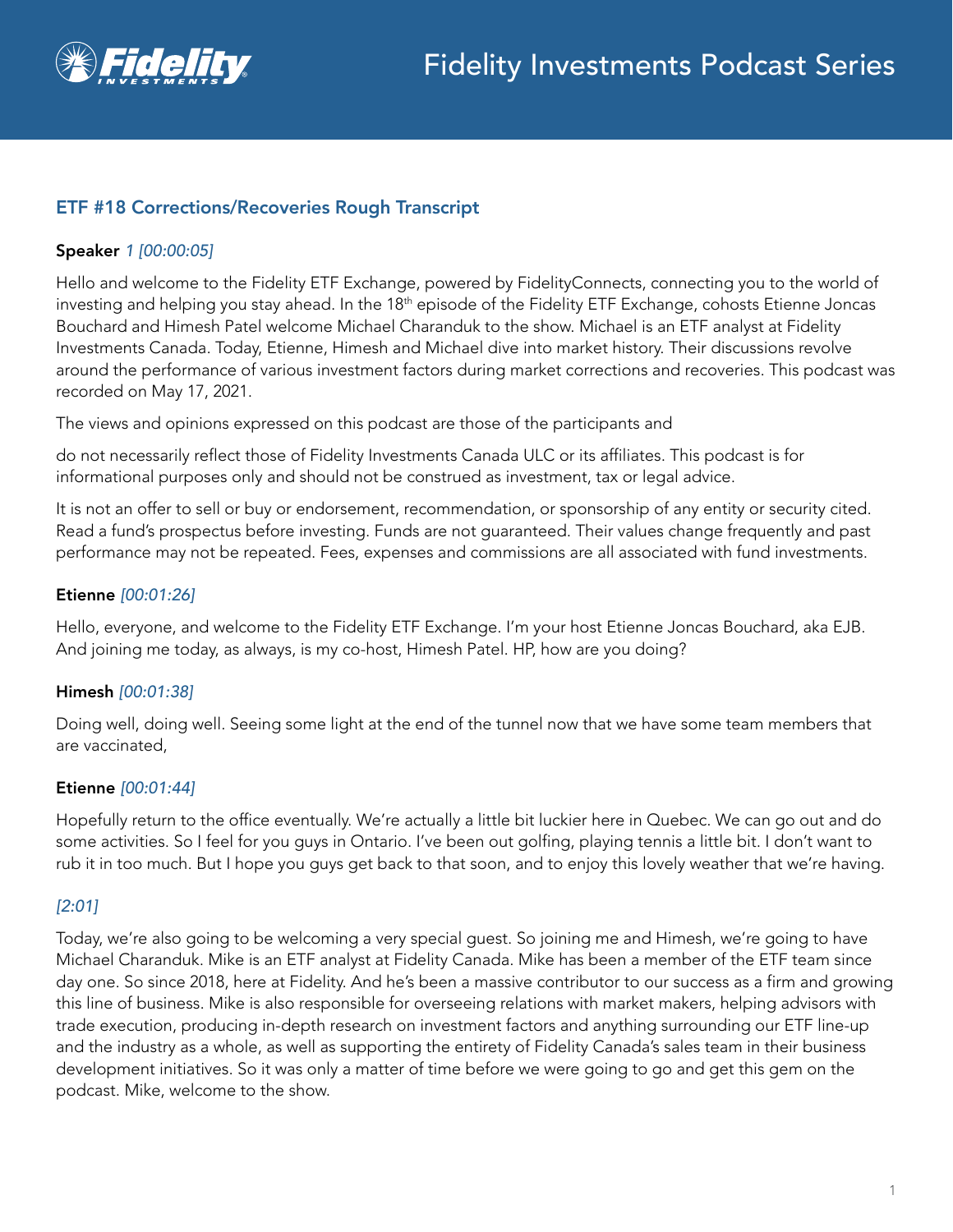

# Mike *[00:02:50]*

Thanks so much, EJB. That was an awesome intro. Big fan of the pod, so I'm glad to be here today.

### Etienne *[00:02:55]*

Awesome. Glad to hear that. I did my research a little bit, but obviously we know each other very well, so it wasn't too hard to get a couple, info on what you've been up to these days. But before we get into today's topic and the discussion that we're going to be having with you and with Himesh, a quick recap of our last episode. So actually, Himesh and I took the time to answer your questions about ETFs. So we did somewhat of an FAQ, or an audio FAQ via podcast where we answered your questions on topics ranging from ETF trading, the different types of ETFs, what is passive investing versus active investing? How are ETFs similar or different than mutual funds? And many, many more, so for those of you who didn't have a chance to listen to that episode and would like to, as always, they're available via FidelityConnects on your favourite podcast app or on Fidelity.ca.

# *[3:55]*

All right, guys, let's dive into today's topic, which once again, we're getting pretty good at this. It's actually pretty timely. It's really based on a great research paper that you guys wrote together less than a year ago. It was as of July 2020. But it's more relevant now than maybe it even was back in July, looking backwards. And the title of the paper is Factor behaviours during corrections and recoveries: Portfolio ideas to navigate through volatile markets.

So in March of 2020 - I'm not going to announce something new to anyone here – global financial markets suffered one of the largest drawdowns in history as uncertainty around the covid-19 pandemic and its economic impact or potential impact started arising from a narrative standpoint. So this was one of the most unique bear markets in history as it was followed by one of the most significant V shaped recoveries ever. So a very large drawdown, followed by a very sharp recovery. And I'm pretty sure this is somewhat what sparked both of your interests in researching what investment factors typically do well in corrections, and then which one should we be allocating to in the recovery phase. So albeit last year was unique, I'm sure there were some similarities with past cycles. So my first question, and it's pretty broad for you, Mike, give us a bit of background on what you and Himesh worked on. What are some of the key ideas you researched? And what was the rationale behind putting this paper together?

### Mike *[00:05:29]*

Yeah, for sure. So I think you set the background perfectly. March 2020, everyone switched to work from home. The S&P 500 just bottomed out on March 23rd. And what we saw was really a unique time because the S&P 500, in U.S. dollar terms, lost almost 34% in thirty three days, which really was never seen before and is basically the fastest drawdown in history of the U.S. markets as we know it. So really, this was also the biggest drawdown people in general have seen from just an absolute basis in the last 11 years as well. You'd have to go all the way back to March 2009 to see something this big at the height of the financial crisis. And you guys know me, I wasn't even invested at that point. I mean, I was barely in high school. So it felt like quite a long time ago, and especially for a lot of newer, younger investors, this really was the first test that we really had seen in that they were living it for the first time. It's one thing to read about it in history class or in a book, but to actually live it, is very different.

So that's kind of how it came about. Himesh and I were in a meeting brainstorming some ideas. And we were thinking, our focus here is really on the Fidelity factors, as in factors in general they really are the core of our line-up and really what kind of our speciality is here. So we were just kind of thinking and thought, hey, why not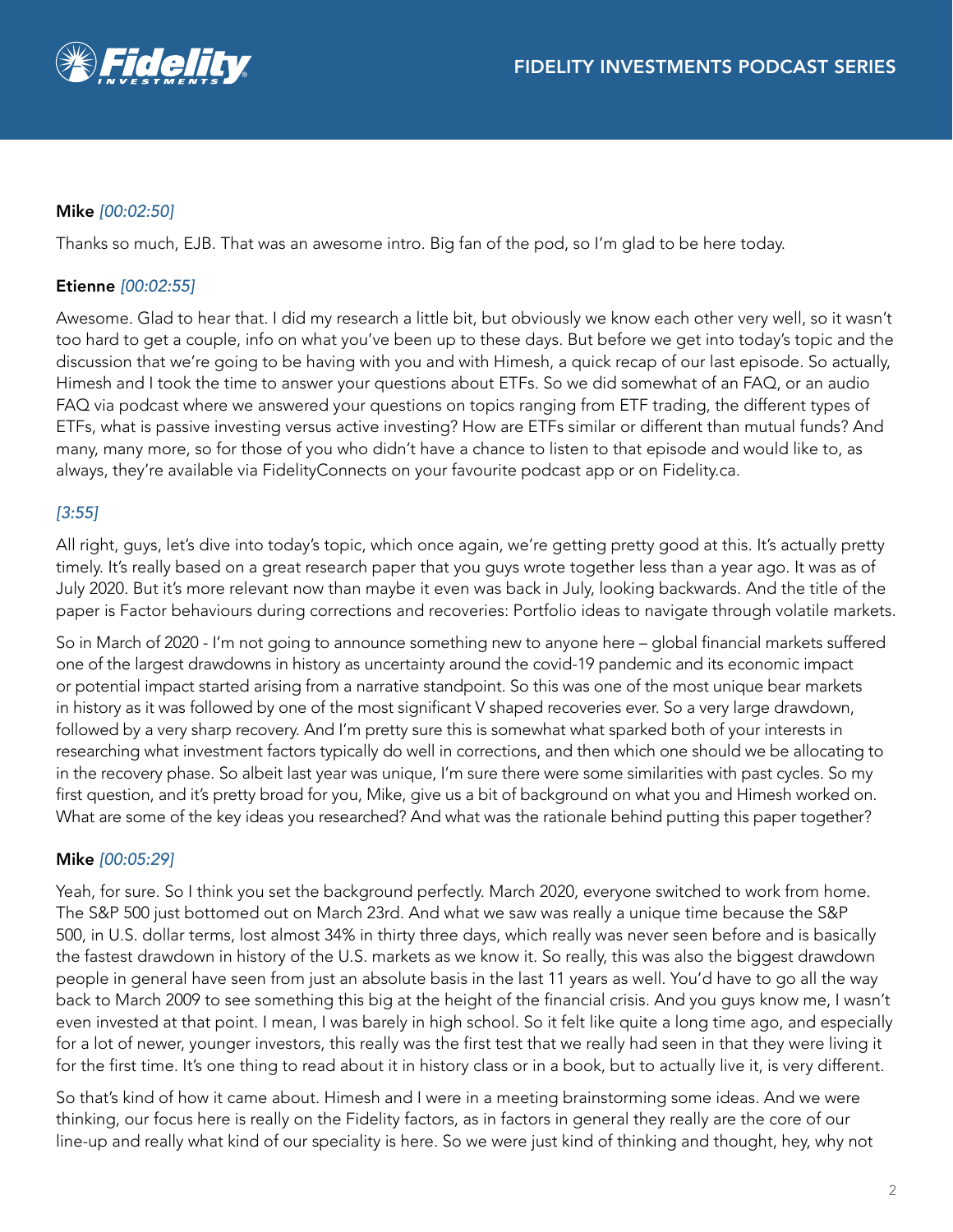

help some investors and advisors navigate these turbulent times using factors? And how we decided to approach that was taking a historical perspective. And as you know, history doesn't always repeat itself, and history isn't an indication of future returns. But I think there's a lot to be learnt from what's happened in the past.

So basically what we did, we went back to 2000, looked at any correction of 10% or more in the U.S. market, and basically looked at how factors performed during the drawdown and in the ensuing recovery phase, over three, six and 12 months following the bottom. We came up with a lot of interesting results, which applies to factors in general (in our line up), which we really thought was interesting.

# Himesh *[00:07:31]*

I'll take a little step back and just point out to everybody that when we're talking about factors, we're talking about equity style factors like low volatility, dividends, quality, momentum, small-caps, value stocks, for example. And, just like Mike said, we were in the thick of things in March and April of last year. For many investors, this was the first time that they would have ever experienced looking at their portfolio account on a daily basis and being down 1-2% on a daily basis consistently. So everything was going down. There was lots of noise in the market. And I think, for us, it was just a good way for us to figure out how to do some research and put sort of a guideline and a pathway to see what has happened historically to help us figure out what might happen next.

# Etienne *[00:08:31]*

Awesome. That's really the interesting part as well in your research papers, is that it's understanding how to protect yourself on the way down and then rotating and taking advantage of opportunities that may arise in the early-cycle phase recovery. I think right now it's pretty clear that we're in a typical early-cycle recovery and however that's characterised, whether that be with obviously GDP growth picking back up, unemployment levels falling, inflation expectations are moving up. We talked about it a little bit at the beginning of the year. But how would you characterise the typical early cycle or, I guess, the recovery phase? It's not just black and white. Is there something that you guys look for in your research to say, OK, drawdown period is over, other than just simply the bottom from a market perspective? Was there anything other that was considered other than performance?

# Himesh *[00:09:30]*

So it was all based on performance, but we tried to tie in some of the historical context around cycles and economic cycles and which factors will do well and which won't in those cycles. The problem with doing that way is that it's very difficult to put bands on those time periods. So, for example, you asked, when would you consider us being in early cycle? Typically, that's rising inflation, rising GDP. But those are all backwards looking.

# Etienne: *[10:01]*

typically

# Himesh: *[10:03]*

Yeah, typically, and those are all backwards-looking numbers. So you would never really know until one month later, at minimum. Then we have things like the ISM surveys, and the manufacturing surveys, and the PMIs that might help us identify which cycle we're in earlier than that. But it's still very difficult to put some bands around it.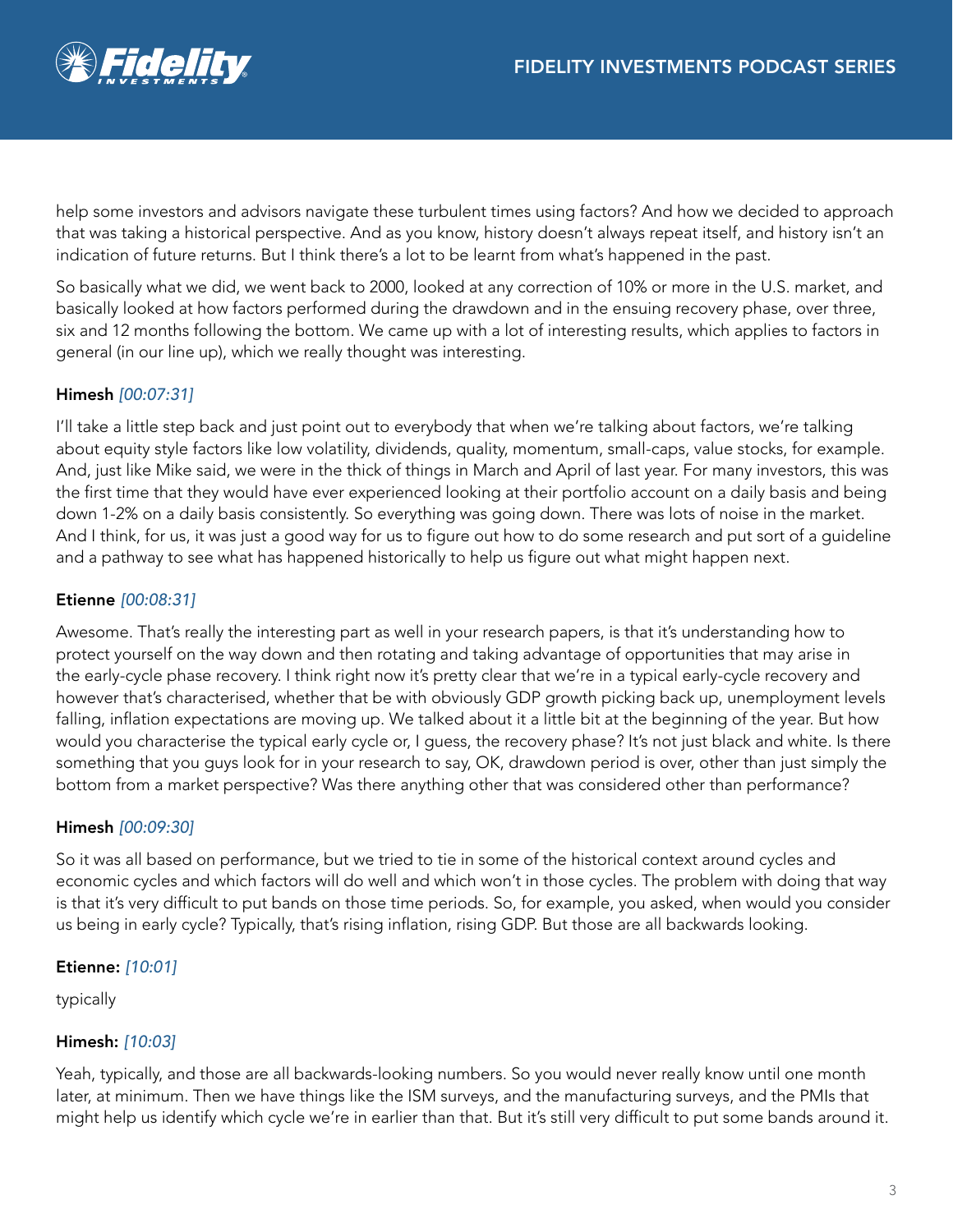

So we went with just performance. And I think that was an easy way for readers to understand what periods we're looking at. And when we're looking at the data, I think it was more efficient to figure out: here is the drawdown; here's when it ended; here's the trough, and then here's when the recovery started from the trough.

## Etienne *[00:10:45]*

Absolutely. Mikey, I'll ask you a question then. And I think, so we can get more into the nitty gritty of the subject. I think it's best to start with the conclusion on what you guys found, and then we can go into why instead of what actually was the final finding. So let's start with the correction period. Which factors tend to outperform in the drawdown in the correction period when you haven't hit the trough, if you will?

### Mike *[00:11:17]*

Yeah, for sure. So, there weren't any groundbreaking discoveries here. It was mostly what we expected. Right at the forefront, out of the six main factors that Himesh mentioned, low vol was really at the forefront. And this is exactly what you'd expect, right? Stocks that exhibit lower volatility on average than the broad market in a draw down are usually going to outperform. That was what we found. And joining low vol, close behind was also dividend yield and quality factors. And again, this also makes a lot of sense, right? Dividend paying companies tend to be more stable. They have been around a long time. So usually they're going to be able to weather a storm in the form of a drawdown, and also quality companies. So really, these are companies with strong balance sheets, strong profits, which again, really helps them stay afloat during a really rough market time. So, yeah, at the start, that was pretty much what we found during the drawdown phase. But what I do want to mention, what was really interesting that came out of this research, is that on average, it's exactly what you'd expect, those three factors. But every correction is very different and is driven by a different set of catalysts, which I think I just stole Himesh's thunder because that's his favourite line.

### Himesh *[00:12:28]*

It's not trademarked, so you're ok.

### Mike *[00:12:29]*

It really is an important point, though, because it's easy to point to say, hey, low volatility is the best in protecting capital. Now, if you held low volatility during all six of the corrections we looked at, you'd have come out on top. But if you pick any individual one, there's always a different story depending on the set of circumstances. So I just wanted to mention that because it's very relevant now, right? I mean, if you look at covid last year, low vol didn't actually protect the best on the downside. It was actually quality. So every correction has its own set of circumstances and its own set of almost surprises and results, which can play out differently depending on the drawdown.

### Himesh *[00:13:11]*

I'm really, really glad that you brought that up because last year was the classic example of not following history and our findings essentially. So like you just mentioned, low vol underperformed. Dividends also underperformed during that period, which is contrary to what our findings told us. And if you look at other periods, like the global financial crisis in 2008, dividends also didn't do well in that period because of the bank. The banking system was under extreme pressure. So I think moral of the story is it wasn't really surprising to us to see the results. But when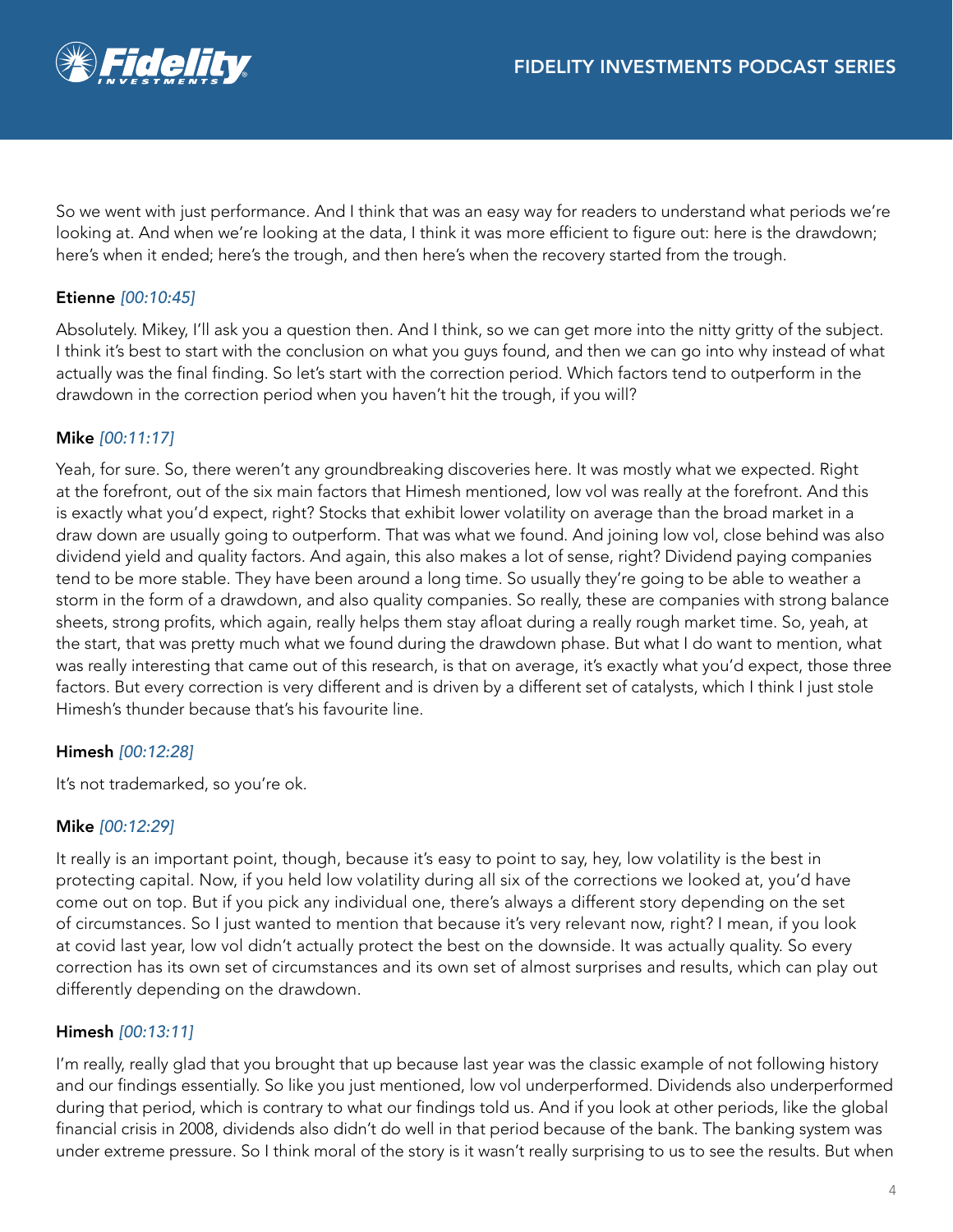

you look at things on an individual basis and in those time periods that we looked at, there's definitely some outliers and there's definitely lots of context around what you can put in terms of what those different cycles mean and why those corrections are occurring. And that helps you get that gauge of what might do well and what might not do well.

# Etienne *[00:14:08]*

And I think also when you put into perspective... so you guys mentioned, you look at a drawdown 10%, right? That's what we're looking at. If it's 10%, then we can put this into the framework of the research study. But if you're down 10%, which is somewhat of a normal occurrence throughout a year, it's significantly different than if you're down 30%, which happens very few times over even 30, 40 years. Right? We've had it twice in the past 15 years. And that's the most frequent occurrence ever.

So I think when you put that in perspective and you have a crisis like covid-19, where it's very unique, where it wasn't credit related, it wasn't linked to necessarily... The economy was running pretty strong prior to covid-19. It wasn't in 2008 when literally financial institutions were rolling over due to their, I guess, maybe mismanagement of certain products. We won't get into that whole conversation. But that was a very unique scenario for dividend stocks in particular, which you guys mentioned you found that protect well. The reality is, if you cannot sell your goods or services anymore because of stay-at-home orders and quarantining measures, well, I'm sorry, but you're going to protect your balance sheet before compensating shareholders with dividends. So we saw tons of dividend cuts last year, which is somewhat of a unique thing that's happened in that drawdown. And, you know, low vol is another great example where real estate tends to be a very low-vol sector. Well, commercial REITs and industrial REITs and office REITs, I'm not so sure fared so well last year. So great. Great stuff.

And do you guys have anything else to add with regards to last year in particular? Maybe why quality or even momentum to a certain extent did really well. They're both factors that overweighted infotech. So there's one thing there. Is there anything that you guys found that might explain why those factors did better in 2020?

# Himesh *[00:16:16]*

Essentially, it came down to being better positioned for a locked down, shut down economy and stay at home economy. So a lot of the consumer discretionary names and staples names that had an online presence, for example, and had a substantial online presence even prior to Covid, they tended to fare a lot better than obviously the big box stores and your mom and pop shops that don't operate online. And so one of the reasons why quality did well was because a lot of those companies were able to sustain their operations, continue generating cash flows. And in most cases, actually, they increased the strength of their balance sheets, and during that time period, just because of having to save on those fixed costs on infrastructure and real estate. So I think that's part of the reason.

The other part of the reason, I think, is what you just mentioned, is that quality was overweight in infotech. And a lot of the tech names like Zoom's and the Zoom's of the world, for example, Microsoft and Apples continue to do well last year. And I think that's another reason why quality also did well.

# Mike *[00:17:34].*

And to build off that, I want to tie it back to, as you mentioned, dividend and low vol for a second. So on the positive side, like Himesh explained, you have quality, momentum really outperforming, which especially for momentum was very, very unique because, typically, if you look at the historical average, momentum is usually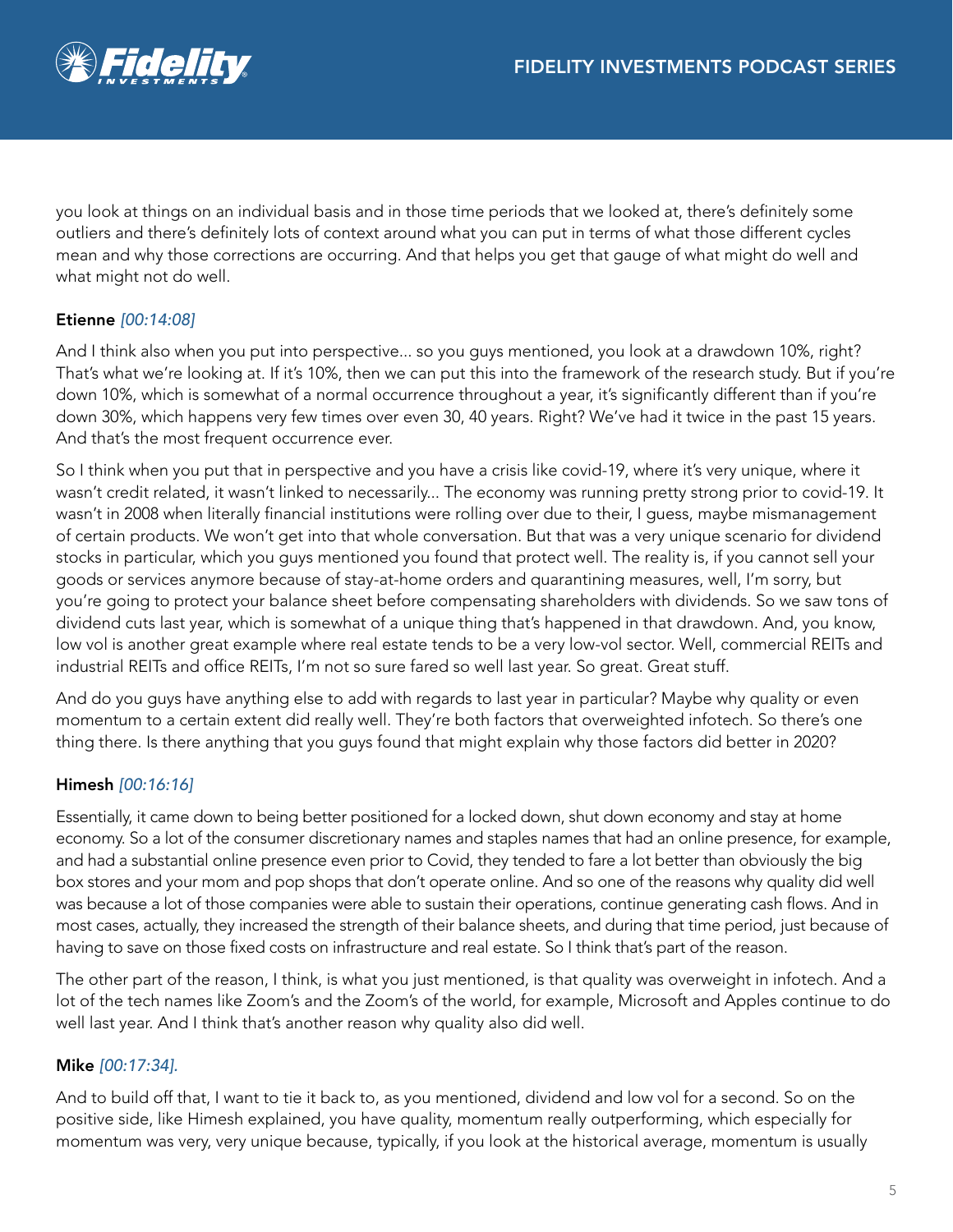

pretty much in line with the market on the way down, and on the way back up in terms of correction recovery. But what you saw during Covid is it actually protected better than dividend and low vol, which was a first, and also on the way back up, at least in the first six months, it outperformed dramatically. And I'm sure I'll get back into that more later. But I won't get ahead of myself. But you have to really tie it back into the drawdown in the more defensive sectors.

So dividend and low vol, you had a bunch of things happening at the same time that really did not fare well for dividends. As you mentioned, the dividend cuts, which first, it's kind of ironic when you think about it, right? You have these stable companies paying out, say, healthy three, four or five percent dividends. But in an attempt to really strengthen their balance sheets and be a little more financially prudent, they cut back on the dividends or suspended them altogether in order to survive. And then the ironic part is that this actually tanked their stock price because the market reacts to dividend yields in a very straightforward way. If you increase your dividend yield, your stock price tends to go up. And if you reduce your dividend yield, suspend it or cut back, it tends to go down. So that was a definitely a big reason why a lot of dividend payers did not do well.

You also had the energy or oil crisis happening at the same time. So a pretty healthy weight of any dividend portfolio is going to be an energy sector, which was definitely a huge detractor, real estate, which you touched on, and then tying it back to low vol. This is really interesting. This wasn't part of our research, but this is more of an internal note that we had sent out, and I think had a catchy name, but it was called "Is Infotech the New Low Vol? Right? So basically, we looked at it, looked at the rolling one in three or beta of the infotech sector in the U.S. versus the utility sector over the last 20 odd years. And what you saw for the first time ever is that infotech actually did have a lower beta than utilities. So utilities beta went over one while infotech was just slightly at or below. So it just really was interesting. Tie it back to what we said before. Every drawdown really has its own set of circumstances. And usually utilities is kind of the rock, the stalwart that tends to do really well in most typical drawdown environments. But, like I mentioned, it had actually a much higher sensitivity to the market last year during the drawdown. It spiked in February, March and April, which really was never seen before. So also as a big detractor to low vol as a factor overall.

### Etienne *[00:20:34]*

Very interesting stuff. And I think that also brings us to the fact that, you know what, factors change over time. And we had actually mentioned that, I think, in a previous podcast where who knows what low vol will look like in 5, 10 years. Are companies investing more in technology and less in real estate? Does that make it more volatile over time because you're willing to cut the office space versus not cutting on your ERP, for example? That's the beauty of factors. And I think we'll see how they change in the coming year and how they react to this trend that we've started to see with regards to going into the recovery names. So that brings me to my next question, which is which factors tend to outperform? Typically, if we go look at those six periods that you looked at, which ones tend to outperform in the recovery phase?

### Mike *[00:21:27]*

So, those two, the answer is very straightforward, which is great. It's value, size. And the conversation, it's not even close. If you look at it on a historical perspective, on average, value dramatically outperforms along with size. But what's really interesting, actually, is how this is played out over the last year. So when we initially did this paper back in around March, April last year, we had six drawdown phases since 2000, but we only had five recoveries because obviously the one year since the bottom of Covid hadn't played out yet.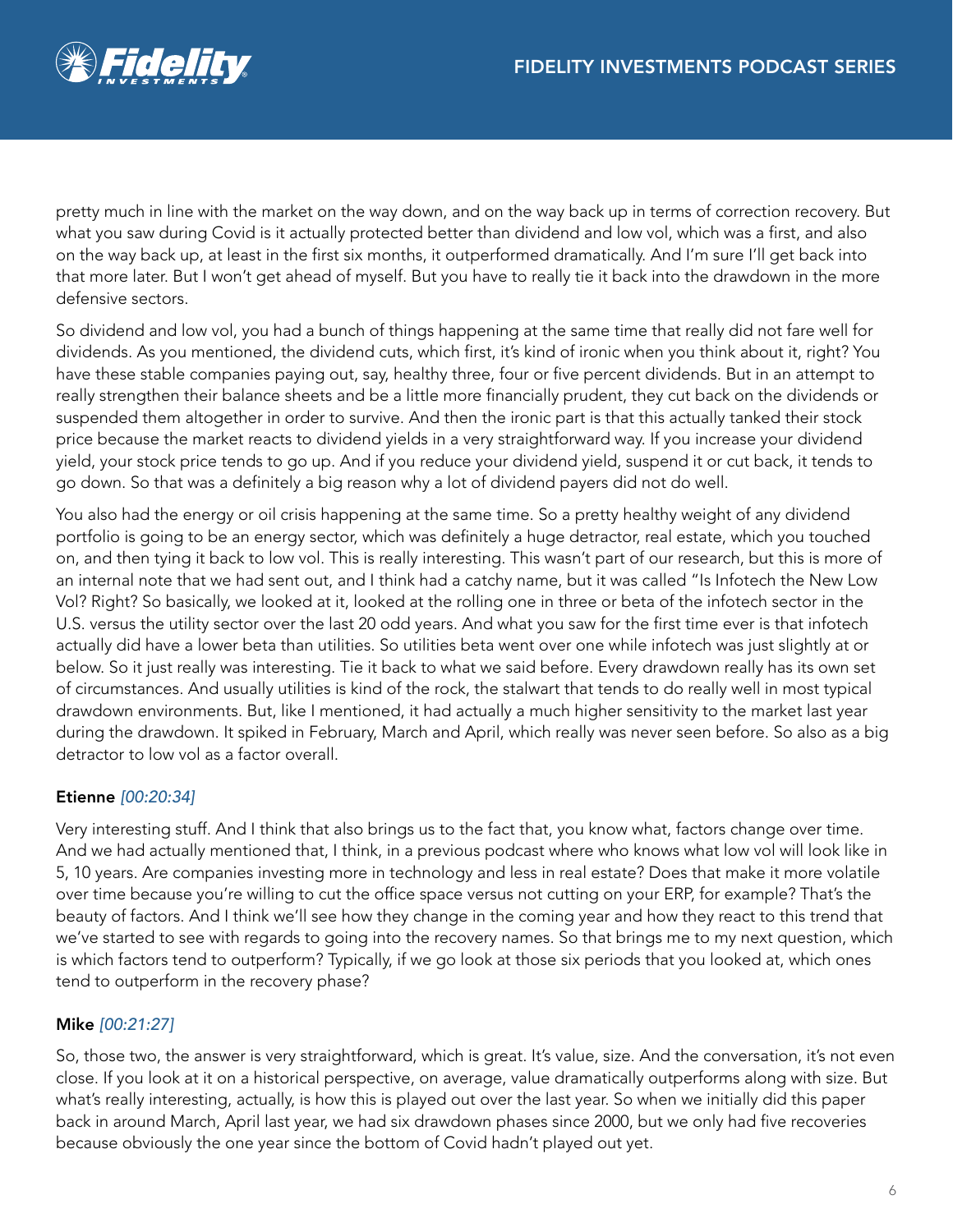

So what we did as a I guess you could call it a one-year anniversary paper, we basically went back and just updated the analysis to see, OK, now we have six full recovery periods for the 12 months. And what we saw here was honestly kind of shocking. So if you were paying attention to markets, this is going to come as a surprise. But it just shows you how much it really diverged over the past 12 months, specifically if you're dividing into equal six periods. So say the peak or the bottom of the drawdown was on March 23rd. In the first six months following the recovery, you had momentum leading by an outsized almost 10% ahead of the market and far ahead of any other factor. Size was pretty close, but momentum was easily the clear winner. But then what really, really shifted is in the next six months, it was just absolutely night and day, momentum and low vol were the worst performing factors. And you saw just a massive return from value. And this really coincided with early November, the positive news of the vaccine roll out. Big rotation out of growth into value weren't the cyclicals on the positive reopening news. But this chart really just paints an amazing picture. The S&P 500 did 22% in the next six months, whereas value did 42%. And the next closest factor was sized at 30%. So it not only did 20% better than the market, it did 10% better than the next closest factor.

### Etienne: *[23:34]*

And that's of when?.

### Mike: *[23:36]*

I just thought that was really interesting. So that's one full year as of March 23rd, but it's played out similarly over the last month or so.

#### Etienne *[00:23:44]*

Himesh, anything to add there before I jump in was a few comments?

#### Himesh *[00:23:48]*

I think just the fact that the correction was so sharp and vicious but extremely, extremely quick to recover, really just shows how the factors changed during this time period relative to historical findings that we saw on average. And when you think about it, as we started to come out of the recovery, because growth has been so scarce in the market and investors more generally have been overweight to growth stocks and quality stocks, those are favoured once again as we start to recover. And it was still quite uncertain as to what the market would hold for us in terms of the covid-19 pandemic. That's when we start to see the rotation in November, when we saw that news about the vaccine, and that's what signalled really, in my opinion, the early-cycle shift. I think you guys would agree with that as well. But when we started to come out of that recovery at the bottom of March 23rd last year, investors really just stuck to what they already owned before and started buying up those positions that were down but still had significant weights in their portfolios.

### Etienne *[00:25:00]*

Interesting stuff, and that's also another thing, right... is that when you're looking at... recovery does not mean the next cycle or the next year or two years or three years. From a mathematical standpoint, it can. But if you look at last year, for example, from peak to trough, like you guys said momentum did really pretty well. Quality did well. And then, were they the first to get back up to a new all-time high, in a sense? And then we saw the rotation into those typical recovery factors?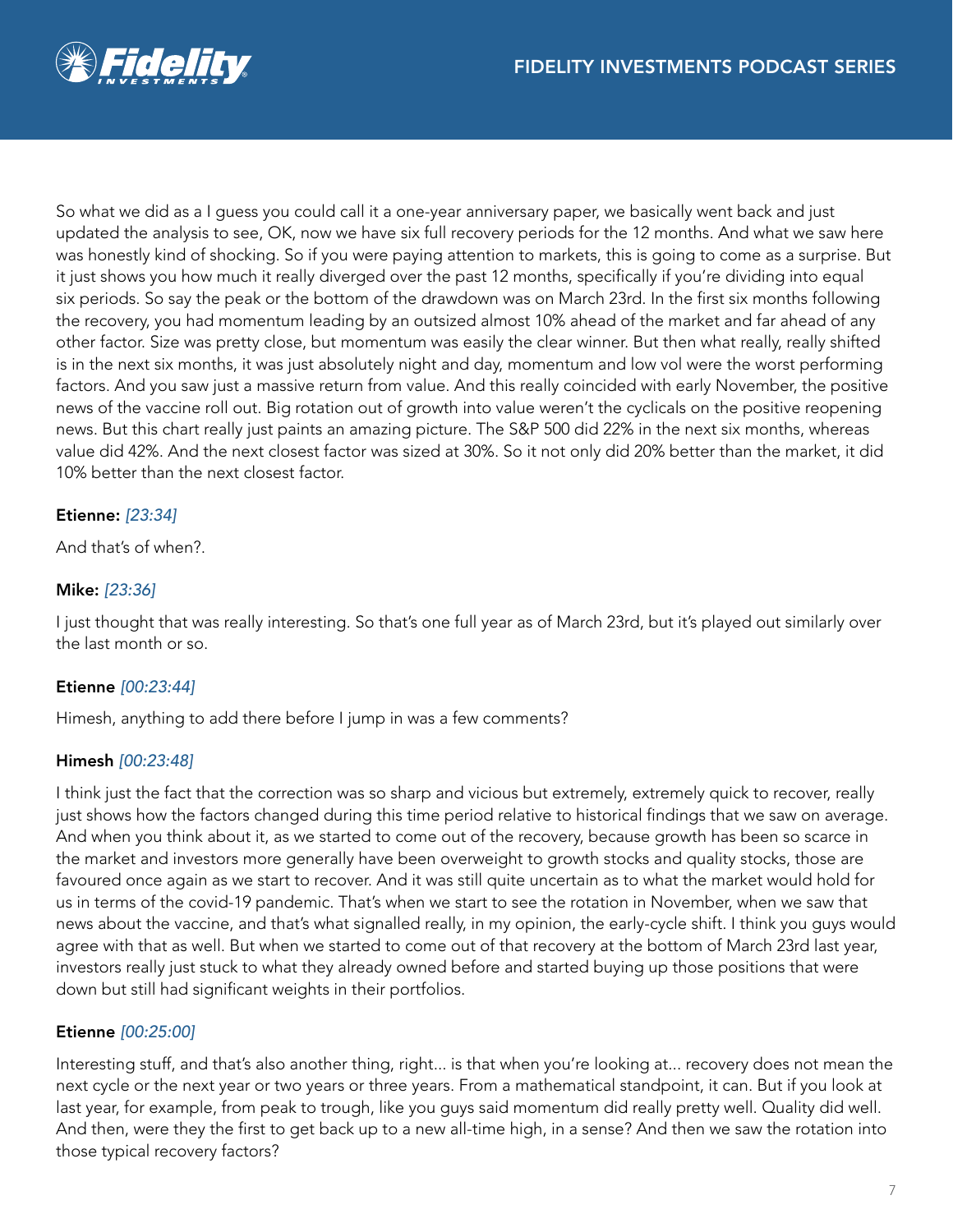

### Himesh *[00:25:34]*

That's exactly what happened. That's exactly that's exactly what happened.

### Etienne *[00:25:38]*

So, in a sense, those in this correction were the fastest to recover, but it was somewhat different because of the covid-19 pandemic, once again, where those companies were continuing to be, I guess, given a premium by the market because we didn't really know when we'd find that early cycle. Like when was it time to buy cyclicals? When was it time to buy leisure and travel stocks, like all those things that fell into value, financials, the same thing. We had financials with rates coming down, coming maybe under pressure a little bit. But when there was that catalyst, it was back to the more typical other periods that you guys had looked at, where value and dividend and size, especially size also for everyone listening in, size is a small-cap buy. So you're buying companies with a smaller market cap than the broad index. So I guess we're in that normality once again. But it was delayed compared to other periods.

### Himesh *[00:26:42]*

Yeah, that's exactly right.

#### Etienne *[00:26:45]*

It makes sense. How would you guys attribute the success of those factors in the recovery? Is it simply based on valuations, so small caps were trading at a discount? Is it a return to a medium, like a return to the average where they've underperformed, now they're going back? I think it also has to do with the rate cycle and inflation expectations. How would you guys perceive that? Because value and small caps were both trading at a discount to the broader market, I imagine.

#### Himesh *[00:27:20]*

Yeah, as everybody knows, they've been out of favour for the last 5-7 years, in the U.S. market especially. But I think inflation and the rate cycle has something to do with it. I don't think it has all of it to do with it. I think for the most part, what really triggered it and what really is the reason why small-cap stocks and value stocks are outperforming right now is because of that reopening play. And as the market predicts that we sort of return to normal in some capacity, at some point, now we're actually seeing that in the U.S. to some degree. We're seeing that in Europe to some degree as well. But I think the market was really just looking forward to that point in time where value stocks and small-cap stocks are tied more economically to the cycle and which phase we're in. And as we start to reopen, they'll be the highest beneficiaries of a reopening of the economies around the world.

#### Etienne *[00:28:26]*

OK, let me play devil's advocate here a little bit. So value stocks, small caps, dividend stocks to a certain extent because they had sold off last year, found themselves somewhat into the value bucket and tend to be a little bit more cyclical. Those have done extremely well, like you guys pointed out, since November, with reopening, even, especially in the U.S., where a large majority of the states are close to being fully reopened. I mean, not fully, but we're going to get there eventually. Is that going to be a catalyst to say, "OK, well, early-cycle phase is over. It took eight months and we're back to maybe favouring other factors?" Or do you guys still think that there's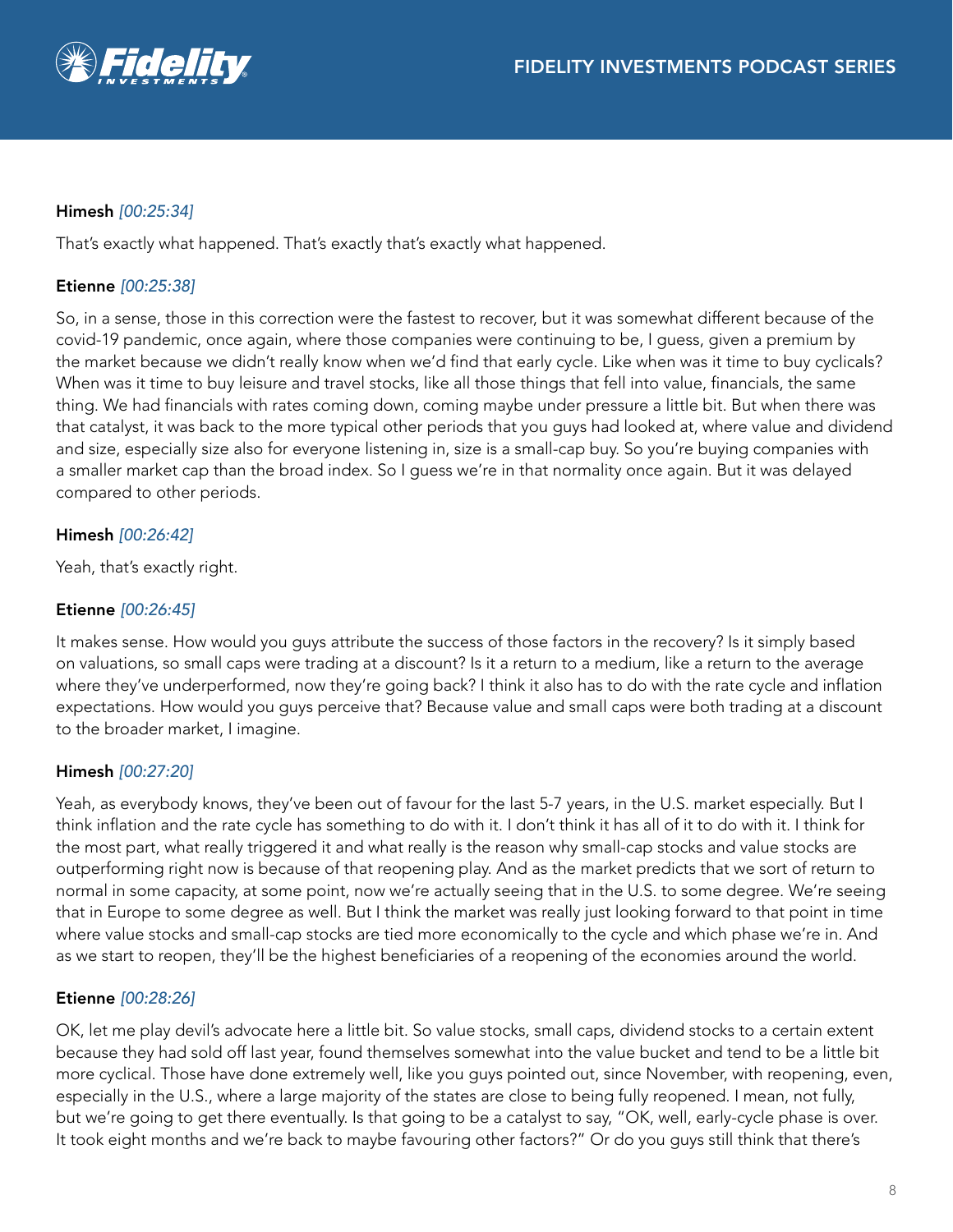

some legs for those factors to run going forward, even as, I guess, that bounce, that initial bounce or it's often characterised maybe more from a fixed-income perspective as the junk rally. So everything that was struggling to stay afloat or not doing so well, it's going to benefit on a relative basis from positive news. But now that positive news is very baked into the market, can they still outperform in the short to medium term, or are we already getting close to another inflexion point where we maybe go back to, for example, momentum, quality, which are better in the mid to late cycle?

# Himesh *[00:29:50]*

I certainly think that there's lots of room to go in that sort of reopening trade, if you will, but with definitely lots of uncertainty in the markets like you've seen today or even in past weeks, where if we do have like a one percent correction or one percent drawdown in the trading day, investors tend to flock back to quality technology stocks and some of those areas in the market that have done well over the past five to seven years. But I think the overall moral of the story is that the economy is not going to be open like a light switch. It's going to take multiple inflexion points in where? Yeah, some states in the U.S. are fully open, some are not. But the way that the economy is designed, it's not meant to just open up and everything will be OK. I think we're going to see lots of openings and a little bit maybe some closings again. But it will be a gradual, slow grind, I think, forward. And historically, when we look at the economic cycle periods, this early-cycle phase that we're in now, or that we're seeing that we're in now, will typically last 12 to 18 months. So we're about halfway there, I think, but again, who knows what the future will hold and who knows how things will go? But I certainly do think there's lots of room to go in that value, small-cap, reopening trade.

### Etienne *[00:31:24]*

Awesome. Great comments. I think you're absolutely right in the sense that some segments of the economy are coming back online relatively quickly, some are not so much. Think about services, which are a much larger part of the economy than they were 20 years ago. I mean, that still has not recovered to an extent that you've seen goods and manufacturing. So, I tend to agree with you. And from a historical valuation standpoint, which we always tend to look at, we're still trading in the fourth quartile of historical value or historical discount for the value factor. So the value factor is always cheaper than the market by design. But how much cheaper is it than the broad market? And right now, we're still, once again, like I mentioned, in that fourth quartile. So probably some ways to go. Mikey, do you have anything to add on those points or some other comments you'd like to make with regards to these early-cycle factors?

### Mike *[00:32:20]*

Yeah, for sure. We could probably debate in a whole other podcast episode if we think that reopening trades are overvalued or if all that excitement is already priced in. But you're really dealing with a lot of pent-up demand that I think, at least in my lifetime, I haven't really seen before. People literally can't travel. They can't go see their friends. Obviously different in the U.S.. But you know what? I'm not calling for a massive outperformance of travel stocks. But just as an example, talk to your friends, talk to your family, everyone's dying to go on a vacation. So, it's things like that that I think will help fuel value for a little bit longer, at least for a bit longer. I would agree with Himesh. I think we're about halfway through. But things can change quickly. But until there is really a shift in investor sentiment into slightly more risk off. But I think everything we've seen so far is it's pretty much full of risk on. Obviously it's come down in the markets the last couple of weeks. But I generally agree. I think value still has